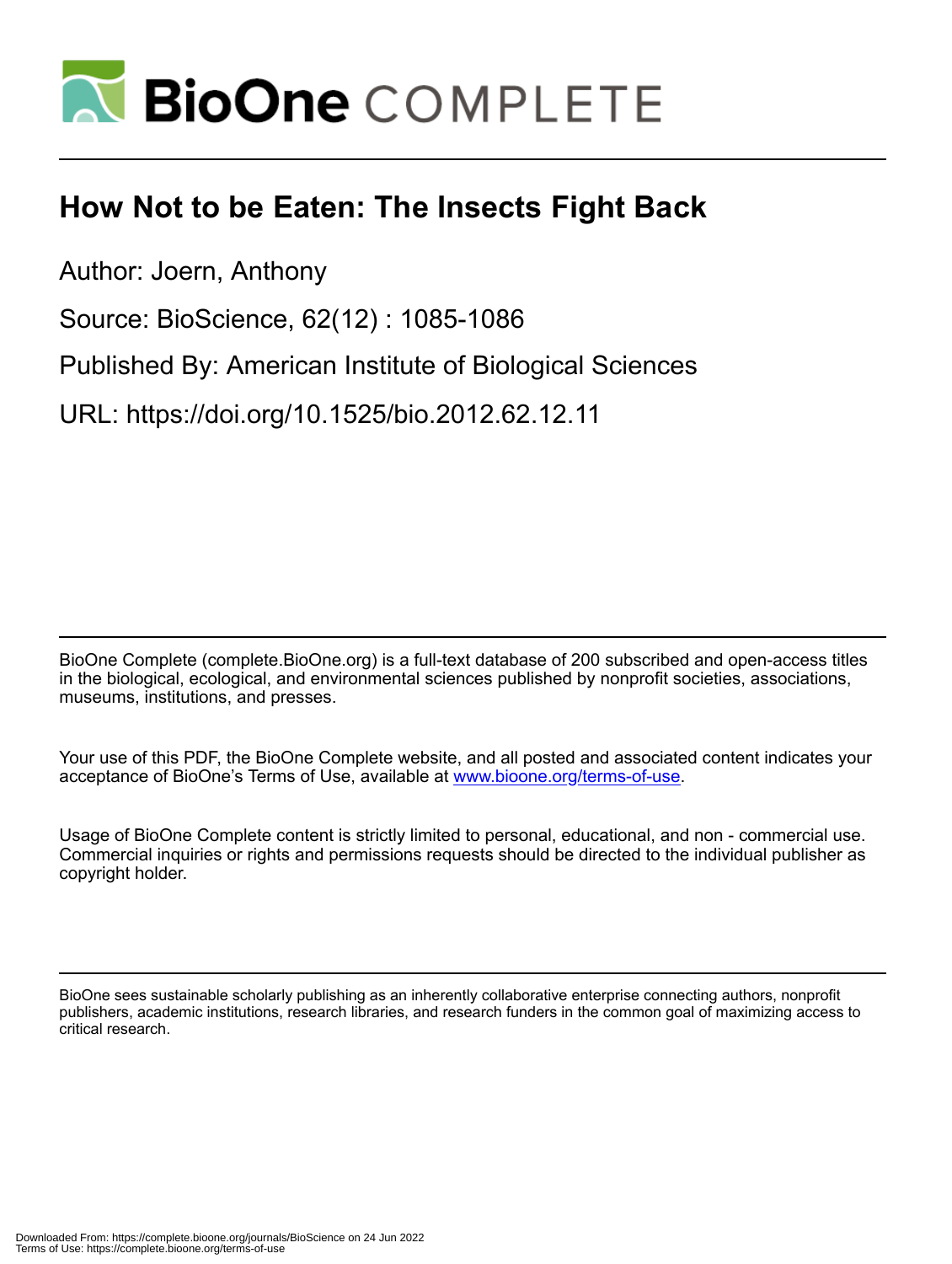differences, Sansom demonstrates that natural selection can operate more efficiently to increase overall network fitness. After examining several other assumptions of Kauffman's model, Sansom concludes that it is simply too unrealistic to be useful as a general framework for understanding how natural selection operates on gene regulatory networks. He finds Kauffman's model particularly far removed from the processes that take place during embryonic development, which have been a focus of systems biologists and which involve some of the most thoroughly investigated gene networks.

In the second half of his book, Sansom develops an alternative model that he calls *connectionist networks*. He bases this model on concepts that were originally developed in the field of artificial intelligence, where they are known as *parallel distributed processors* or *neural networks*. A key feature of connectionist networks for Sansom is accuracy, which in this context, means that a gene's expression responds in appropriate and useful ways to changes in its microenvironment (in the broad sense, including, e.g., not just the physical environment, but hormones, disease, the developmental stage). This contrasts with Kauffman's view that gene expression occurs in fixed cycles and is largely independent of what is going on outside the cell.

The central thesis of *Ingenious Genes* is that connectionist networks provide a more biologically realistic model of gene network function than Kauffman's model does and that this model explains why gene networks can be highly adaptable. Perhaps not surprisingly for a philosopher of science, Sansom argues these points primarily from first principles rather than from a body of experimental evidence. (This is not a book for those brushing up on the latest empirical research in systems biology.) However, he does outline some general empirical predictions that can be tested. Many of these predictions are based on what happens to the expression of a gene when its regulators are expressed in different combinations and at different levels

(e.g., Do multiple regulatory inputs act in a Boolean, additive, or nonlinear manner to influence the target gene? Do regulators consistently act as either activators or repressors?).

Interestingly, systems biology has barely begun to explore these questions of regulatory logic. *Ingenious Genes* provides a compelling reason to begin a serious empirical investigation of the logic of gene regulation, with a particular view to understanding how this logic evolves. Models serve a variety of functions in biological research. Precisely how well connectionist network models conform to real biological networks is, to my mind, less important than the fact that they provide an excellent framework for future research. By identifying an important, unresolved problem and laying out a clear proposed solution, *Ingenious Genes* makes a thought-provoking contribution to both systems biology and evolutionary biology.

### Reference cited

Kauffman SA. 1985. Self-organization, selective adaptation and its limits: A new pattern of inference in evolution and development. Pages 169–207 in Depew DJ, Weber BH, eds. Evolution at a Crossroads: The New Biology and the New Philosophy of Science. MIT Press.

GREGORY A. WRAY

*Gregory A. Wray (gwray@duke. edu) is a professor in the Department of Biology at Duke University in Durham, North Carolina.*

## DISSECTING THE INSECT SURVIVAL GUIDE

**How Not To Be Eaten: The Insects Fight Back.** Gilbert Waldbauer. University of California Press, 2012. 240 pp., illus. \$27.95 (ISBN 9780520269125 cloth).

etaphorical evolutionary arms races, such as those between prey and their predators, are well-studied and important examples of coevolution

(see, e.g., Geerat J. Vermeij's book *Evolution and Escalation: An Ecological History of Life*). The participants in these races must compensate for newly evolved defenses and counterdefenses by evolving new capabilities. Critical examples often come from studies of insects, in part because the multitude of possibilities is extensive as befits such a diverse group. The natural history of insects always tantalizes, offering us unexpected glimpses into a world seldom recognized except by keen observers. Vintage writing about insect natural history—seen in *Life on a Little Known Planet* by Howard E. Evans*,* Niko Tinbergen's *Curious Naturalists*, and May R. Berenbaum's monthly columns in *The American Entomologist* (collected in her book *Buzzwords*)—represents some of the best examples of the genre. In *How Not To Be Eaten: The Insects Fight Back*, author Gilbert Waldbauer successfully frames the natural history of insect predator–prey interactions against the understanding that predation has an inordinate influence on insect adaptation. This is important, given that insects play significant and central roles in natural food webs and ecosystem function.

The book emphasizes the incredible diversity of solutions that insects have displayed through evolution to ward off the continual challenges that face them. To illustrate such a diverse array of predator–prey interactions, Waldbauer organizes his book according to the many ways that prey can thwart detection or reduce predators' capture efficiency—fleeing and hiding, mimicking or appearing to be something not considered edible, inducing startle responses, reducing risk through safety in numbers, maneuvering with defensive tactics, and warning predators by using chemical defense signals. To complete the continuously evolving cycle, Waldbauer also describes predator countermeasures that arise to combat these prey defenses.

*How Not To Be Eaten* is engaging in its descriptive and wide-ranging examples. Waldbauer's writing highlights an understanding of the detailed